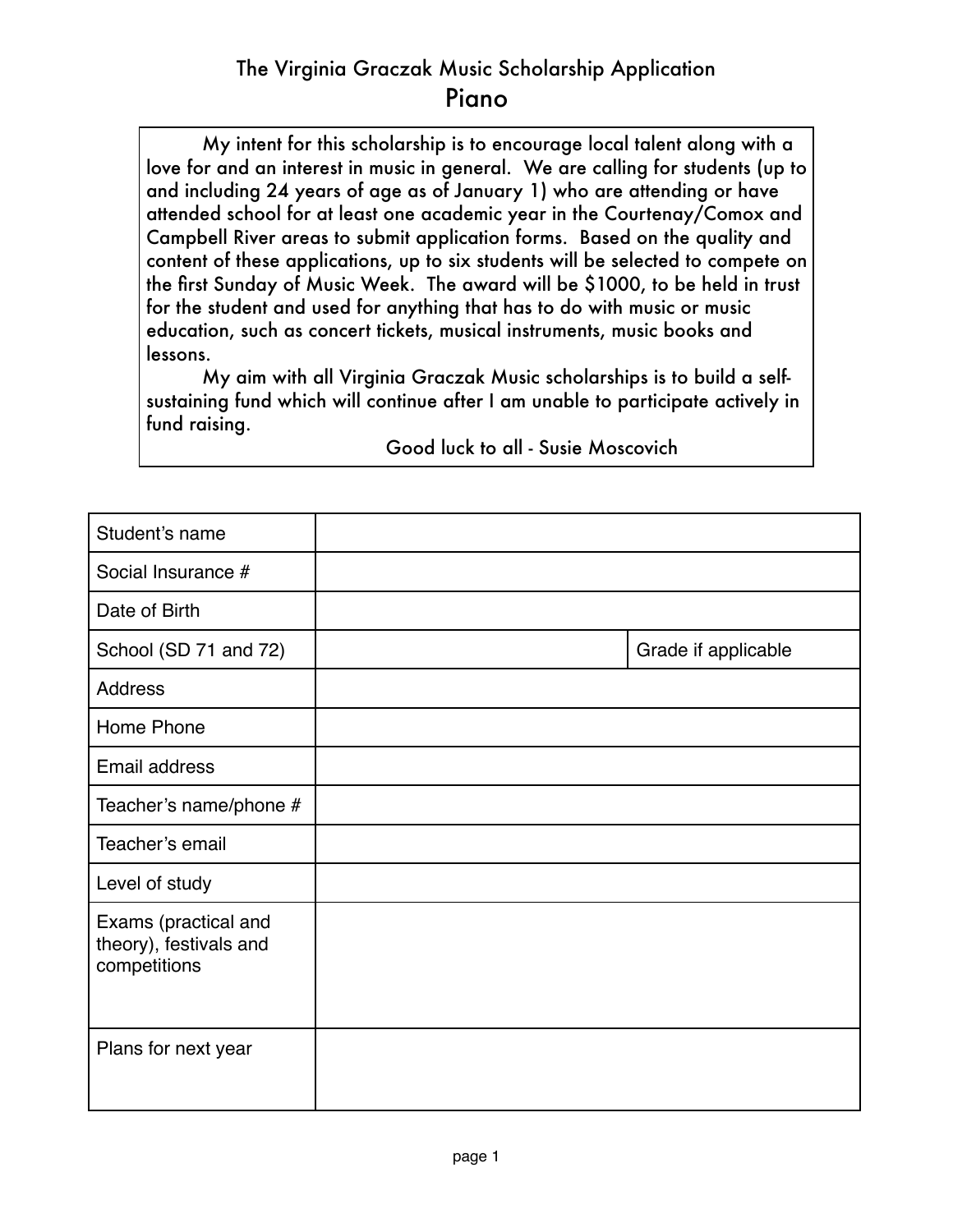## The Virginia Graczak Music Scholarship Application Piano

| Future plans beyond next year which<br>include music - future study, groups,<br>purchases |  |  |  |  |
|-------------------------------------------------------------------------------------------|--|--|--|--|
| List of pieces learned in the last year                                                   |  |  |  |  |
|                                                                                           |  |  |  |  |
|                                                                                           |  |  |  |  |
|                                                                                           |  |  |  |  |
|                                                                                           |  |  |  |  |
|                                                                                           |  |  |  |  |
|                                                                                           |  |  |  |  |
|                                                                                           |  |  |  |  |
|                                                                                           |  |  |  |  |
| Other musical activities<br>(groups, other instruments etc.)                              |  |  |  |  |

| The applicant must meet each criterion. Parent /guardian and<br>student must initial each category |                 |                |  |  |
|----------------------------------------------------------------------------------------------------|-----------------|----------------|--|--|
| <b>Criteria</b>                                                                                    | Parent/guardian | <b>Student</b> |  |  |
| Student or past student of School<br>District 71 or 72                                             |                 |                |  |  |
| Working on Grade 9 or higher RCM or<br>equivalent                                                  |                 |                |  |  |
| Letter from student outlining reason for<br>application                                            |                 |                |  |  |
| One letter of support from private<br>teacher                                                      |                 |                |  |  |